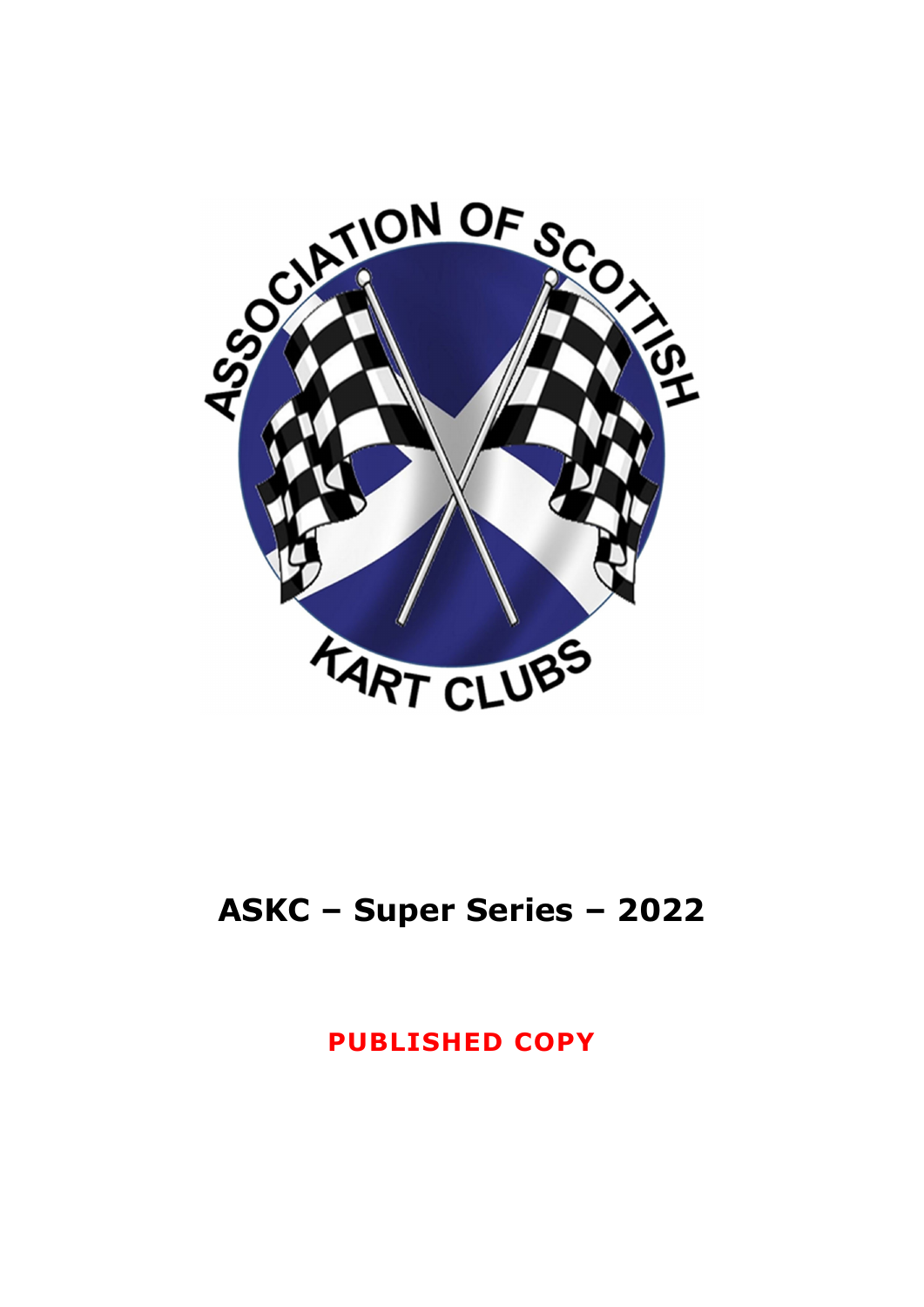## **ASKC Super Series –**

#### **Championship Supplementary Regulations**

#### **1. Jurisdiction**

- 1.1. The 2022 ASKC Super Series is organised and administered by the ASKC in accordance with the General Regulations of the Motorsport UK (inc. the provisions of the International Sporting Code of the FIA) and these Championship Regulations
- 1.2. Motorsport UK Championship Permit CH2022/K068(D); Status: Interclub Motorsport UK Championship Grade: D

#### **2. Officials**

2.1. In an attempt to maintain a constant set of officials at each round of the championship they will, where possible, be chosen from the following list. The organisers reserve the right to use others if individuals are unavailable.

| Championship Coordinator | Rod Taylor                                                        |  |
|--------------------------|-------------------------------------------------------------------|--|
| Championship Scrutineers | George McBlain (eligibility)<br>Adrian Brodie (chief)             |  |
| Championship Stewards    | Mr Ian Williamson, Mr Alan Wyness,<br>Mr Ian Watt, Mr James Smith |  |

2.2. Should a Championship panel be required then three of the above names (Championship Stewards at 2.1) will form the panel. Any appeal must be submitted in accordance with GR C6.5

#### **3. Competitor Eligibility**

3.1. Entrants must be in possession of a valid 2022 Motorsport UK Entrants Licence. Competitors under the age of 18 years must be accompanied by the holder of a Kart PG Entrant's Licence who must sign on as the Entrant of that competitor.

Where the Parent is not present there must be a Guardian who must produce a written and signed authorisation from the Parent/Guardian to act as their representative. The physical PG licence must be in the possession of the nominated Guardian at signing-on.

3.2. Drivers and Entrant Drivers must be fully paid up, valid membership card holding members of a member club of the ASKC, be registered with the ASKC for the Championship and be in possession of a valid Motorsport UK Competition licence (U14.1) of Interclub (novice) minimum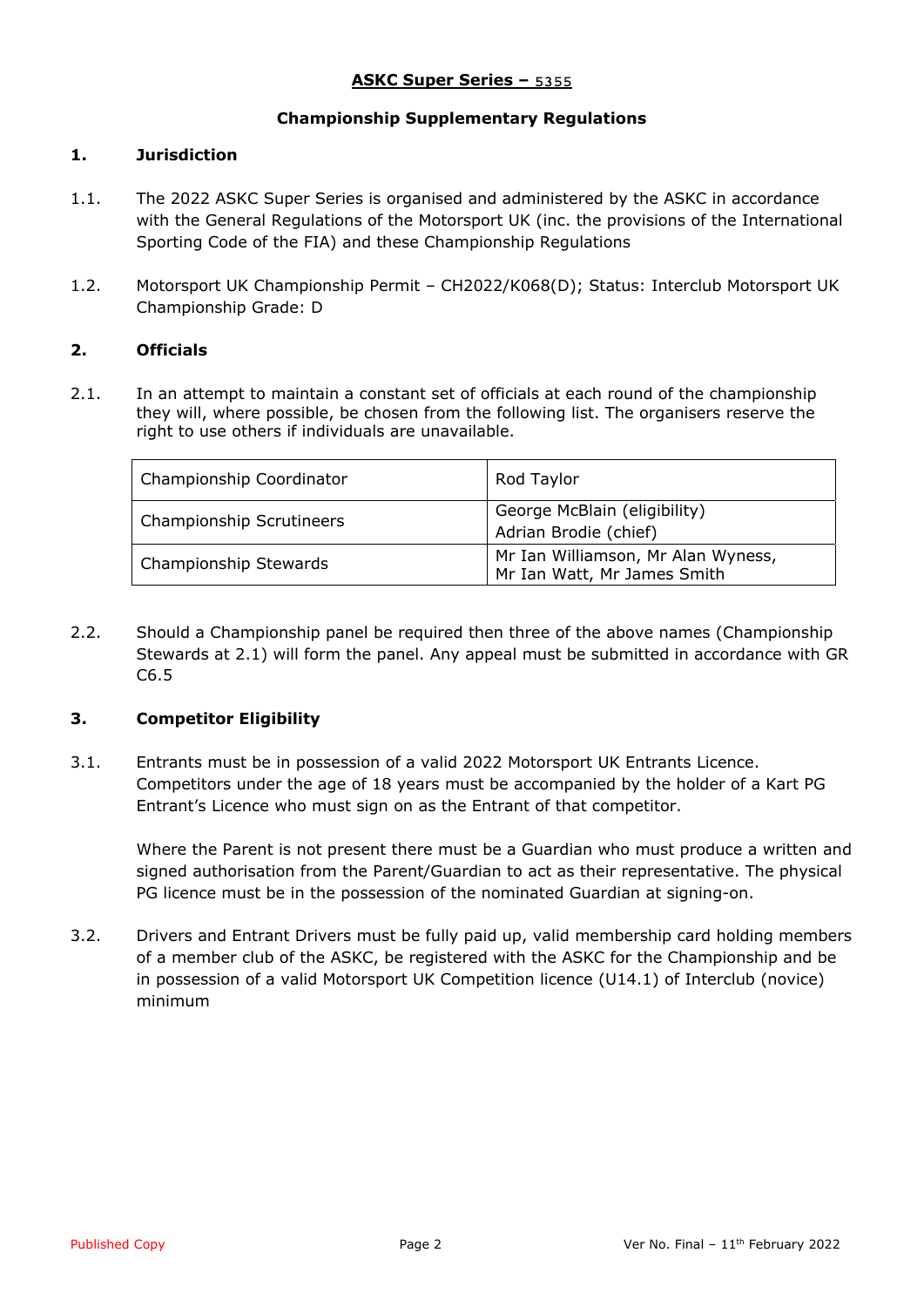- 3.3. A competitor shall not take time off school to participate in motor sport without the prior written approval of their school. If participation in the Championship requires absence from school, drivers in full time school education are required to have the approval of their head teacher and a letter stating such approval from his/her school in order to fulfil registration for the Championship.
- 3.4. All necessary documentation must be presented for checking at all rounds when signing on. (This includes written parental consent should someone other than the parent / guardian be deemed responsible for a competitor under 18 years old).
- 3.5. A Team is a commercial race company or racing team hosting drivers in providing race services or covered accommodation in the Championship and receiving financial gain where the principal is not also the PG Entrant licence holder. This includes the use of team names, team sticker kits and team race suits/clothing
- 3.5.1. The Team will:
	- 3.5.1.1. hold a Motorsport UK Entrant licence;
	- 3.5.1.2. have at least £5 million Public Liability Insurance;
	- 3.5.1.3. uphold the values of the Respect Code (as attached to these regulations) and all applicable Motorsport UK policies and guidance;
	- 3.5.1.4. act in a professional manner at all times and not act or permit any member of the Team to act in such a manner as to bring motor sport, the Championship or Motorsport UK or any of its officers and officials into disrespect;
	- 3.5.1.5. adhere to the Motorsport UK Safeguarding Policies and guidance documents, complete Safeguarding training when required and ensure that any person undertaking Regulated Activity is the holder of a valid DBS certificate supplied through Motorsport UK;
	- 3.5.1.6. adhere to the General Regulations in respect of anti-alcohol and illicit drugs as well as Motorsport UK processes for anti-alcohol and illicit drugs testing;
	- 3.5.1.7. nominate one member of the Team as the Team Representative at each meeting including but not exclusively for the purpose of all judicial proceedings at Events and who shall be present at all judicial proceedings concerning drivers entered under that Team licence in substitution for the driver Parent/Legal Guardian.
- 3.5.2. It is recommended that the Team has:
	- 3.5.2.1. a designated team member as a  $1<sup>st</sup>$  4Sport, Level 2 qualified coach;
	- 3.5.2.2. a designated UKAD Certified Advisor.
	- 3.5.2.3. be responsible for carrying out and documenting a risk assessment of their activities; (risk assessment management tool available)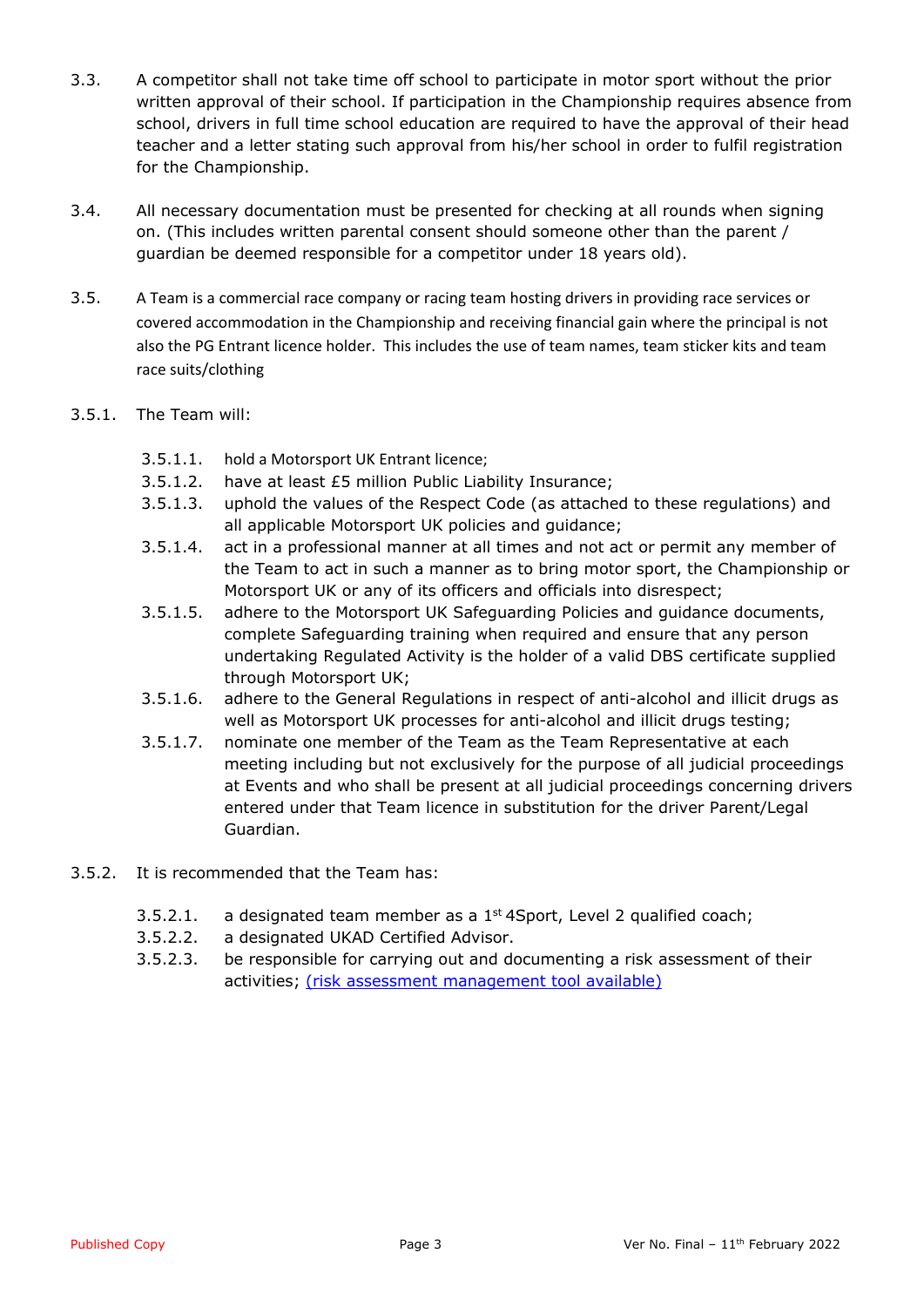## **4. Registration**

- 4.1. Registration is automatic on entering any of the rounds subject to eligibility clause 3 above. Results will be posted on the individual club websites and the ASKC Website Facebook Page.
- 4.2. Registration for this Championship is FREE.
- 4.3. Entries open on publication of these Championship regulations. The Closing Date for each round is midday on the Monday immediately prior to the scheduled race meeting. Late entries may be considered, but all such entries will not be given grid positions and drivers will start "at the back".
- 4.4. Entries must be made using the Alpha timing system at: https://askc.alphatiming.co.uk/users/sign\_in . Should anyone encounter a problem with their entry they must contact the coordinator on 07814 370429.
- 4.5. Competitor race numbers for all rounds will be as allocated by ASKC Registrar.

## **5. Championship Rounds**

- 5.1. Each Round to be run as a race meeting with points for heats and finals. Each event will consist of 3 Heats of 7 minutes plus a lap and a Final of 10 minutes plus a lap for all classes except Bambino who will have 4 timed sessions of 7 minutes. The meeting organisers will have the right to amend the duration of heats and finals (in consultation with the stewards of the meeting) according to any prevailing circumstances/conditions.
- 5.2. For the heats and finals, the maximum number of drivers will be 24.

## **5.3. Rounds**

| Round        | Track    | Date                                  | Contact            | Email                          | Tel. No.        |
|--------------|----------|---------------------------------------|--------------------|--------------------------------|-----------------|
| $\mathbf{1}$ | Boyndie  | 7 <sup>th</sup> /8 <sup>th</sup> May  | Dorothy<br>Wyness  | entry@grampiankartclub.com     | 07860<br>825517 |
| 2            | Crail    | 4 <sup>th</sup> /5 <sup>th</sup> June | Anita<br>Esslemont | anita.esslemont@btinternet.com | 07850<br>465014 |
| 3            | Golspie  | 27th/28th<br>August                   | Lorraine<br>Ryan   | entry@nskc.co.uk               |                 |
| 4            | Larkhall | $17^{th}/18^{th}$<br>September        | Daniel<br>Stirling | daniel@larkhallcircuit.com     | 07789<br>500294 |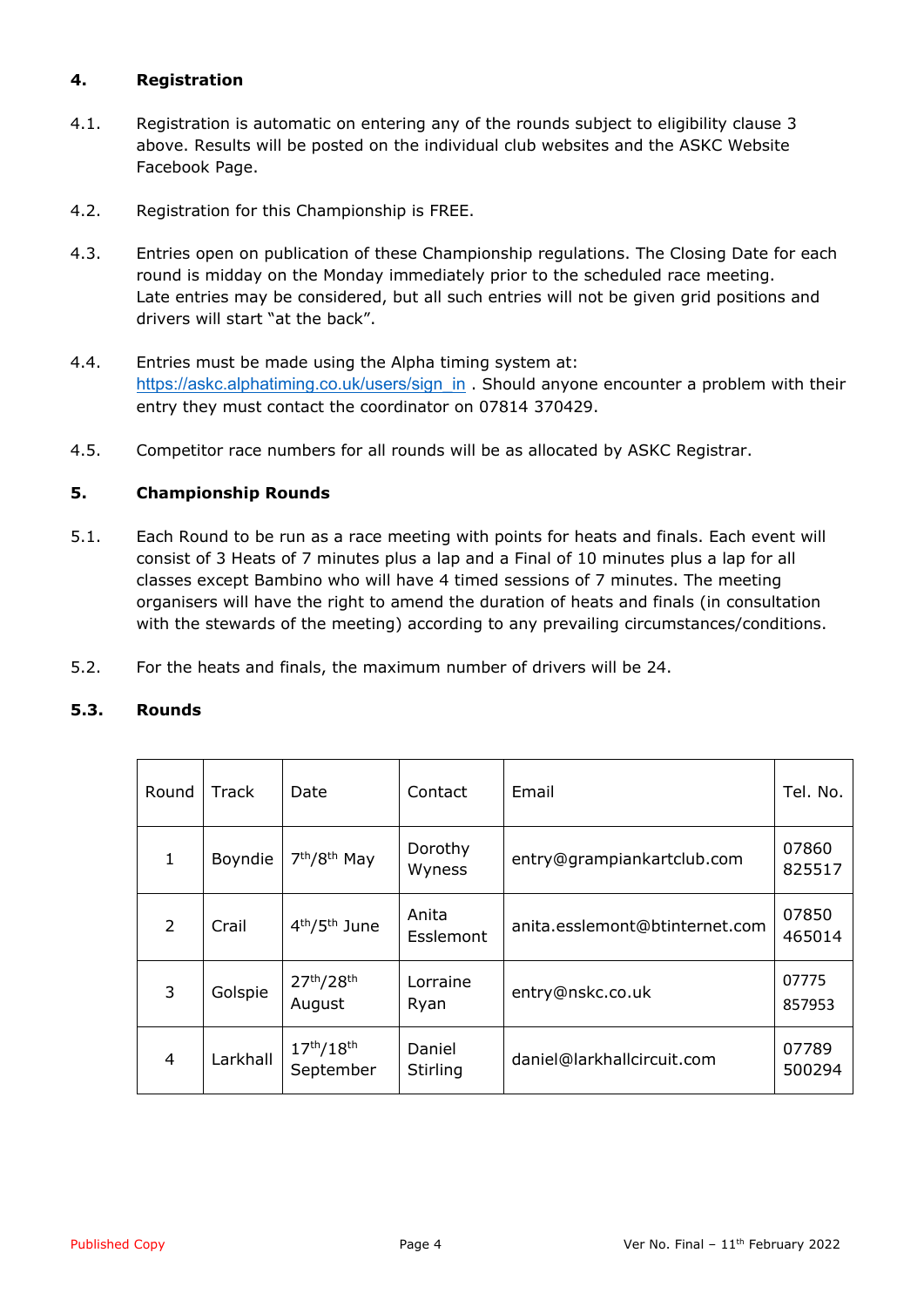## **6. Scoring**

6.1. Points will be awarded for all Heats and Finals.

Championship points will be awarded as follows: -

Heats:  $-1$ st = 31pts, 2nd = 29pts, 3rd = 28pts, 4th = 27pts etc. Final:  $-1$ st = 60pts, 2nd = 57pts, 3rd = 55pts, 4th = 53pts, 5th = 51pts, 6th = 49pts etc.

Disqualifications from heats or finals will score 0 points. Did Not Start (DNS) will score 0 points

## **Attendance points**

Any competitor attending and scoring points in all rounds will score an additional 60 points

## **Dropped scores**

Lowest scores will be dropped as follows: -

- 3 lowest point scoring heats and,
- 1 lowest scoring final.

Drivers are permitted to drop points associated with heats and finals for events they did not attend, but will not score attendance points for the series. A driver may not drop scores of heats or finals for which he/she has been penalised by disqualification from the whole meeting or from a heats or finals where the penalty has been issued under GR C1.1.9 (Abusive Language, Behaviour or Assault).

- 6.2. Points appeals will be dealt with as per Blue Book GR C6.5.1.
- 6.3. Abandoned meetings that have not covered all heats will be void. In meetings of only three heats, the final finish positions will be taken as the grid positions for the finals.
- 6.4. Final Grid position ties for a meeting will be resolved by the driver having the most points in the First Heat.
- 6.5. Championship ties will be resolved by the driver having the most points in the first Round. Should a tie still remain then it will be resolved by reference to the second round points and so forth until a clear winner is identified.
- 6.6. Classes will be formulated at the first round. Minimum class entry is five at the time of formulation. Eligibility for the 2022 ASKC Super Series class awards will be established after classes compete in 4 out of the 4 rounds.
- 6.7. The Bambino class will be run in accordance with Motorsport UK guidelines for time trials.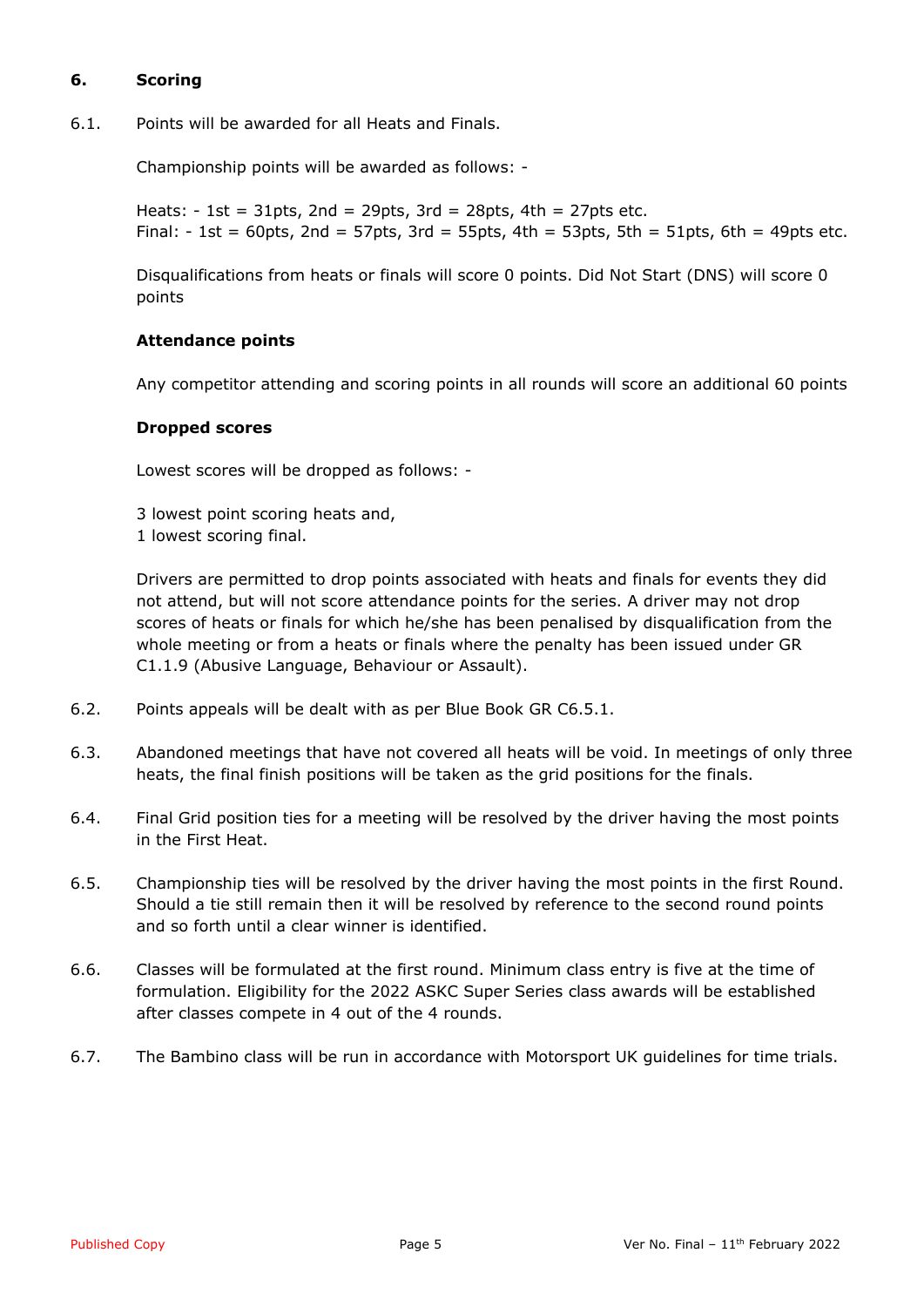## **7. Trophies**

7.1. The ASKC will provide the trophies at each round on the following basis: -

A trophy will be awarded per each five drivers, or part thereof, entered with a guarantee of a trophy for the top three places. The full list of awards for the series will be as detailed in section 13.

- 7.2. Championship trophies are the property of the ASKC, and winners will be responsible for the return of said trophies. The request for return of trophies will normally be made 8 weeks prior to the final round of the following years Championship. They must be returned in good condition and be clean. The ASKC reserves the right to seek reimbursement for any cost required to return them to a condition suitable for re-presentation.
- 7.3. In the event of trophies not being returned, the ASKC will invoice the winners with the estimated cost of replacement, approximately two months before the final round of the following year's series.

## **8. Sporting Regulations – Judicial Procedures**

- 8.1. Rounds: In accordance with Section C and U21.2 of the current Motorsport UK Yearbook and the ASKC regulations, the 2022 Karting Penalty table of Mandatory Penalties.
- 8.2. Championship: In accordance with Section C of the current Motorsport UK Yearbook and the ASKC regulations, the 2022 Karting Penalty table of Mandatory Penalties.
- 8.3. By registering for the Championship all competitors, and their associates, commit to the Motorsport UK Race With Respect campaign (as attached to these regulations) and agree to positively promote and demonstrate the Racing Code, which is appended to these regulations.
- 8.4. Where any reports of disrespectful conduct are judged to be well founded the Championship organisers may issue warnings or require remedial actions and/or report the matter to the Championship Stewards who may impose appropriate penalties which can include loss of Championship points and/or race bans through to Championship Expulsion and referral to the Motorsport UK.
- 8.5. It is imperative that we promote the safety and wellbeing of young people and adults at risk. In addition to this all participants must be aware of their behaviour and conduct at all times and abusive language and harmful behaviour will not be tolerated. Any such incidents must be reported to the Club Safeguarding Officer and/or Motorsport UK. The Motorsport UK Safeguarding policy, guidance documents including reporting mechanisms are available on the Motorsport UK website.

## **9. Starts**

9.1. These will be in accordance with Motorsport UK specific Karting regulations GR U7.4 -U7.8.4. Penalties may be imposed on the pole position driver for speed considered to be too fast or too slow. Penalties may also be imposed on the number 2 driver if considered to have broken formation prior to the race start. Any driver jumping the start may be penalised in accordance with the 2022 Karting table of Mandatory penalties. The Chief Lap Scorer/Timekeeper will normally be Judge of Fact in this matter but will be declared by name in the final instructions

Weaving to warm up tyres is prohibited.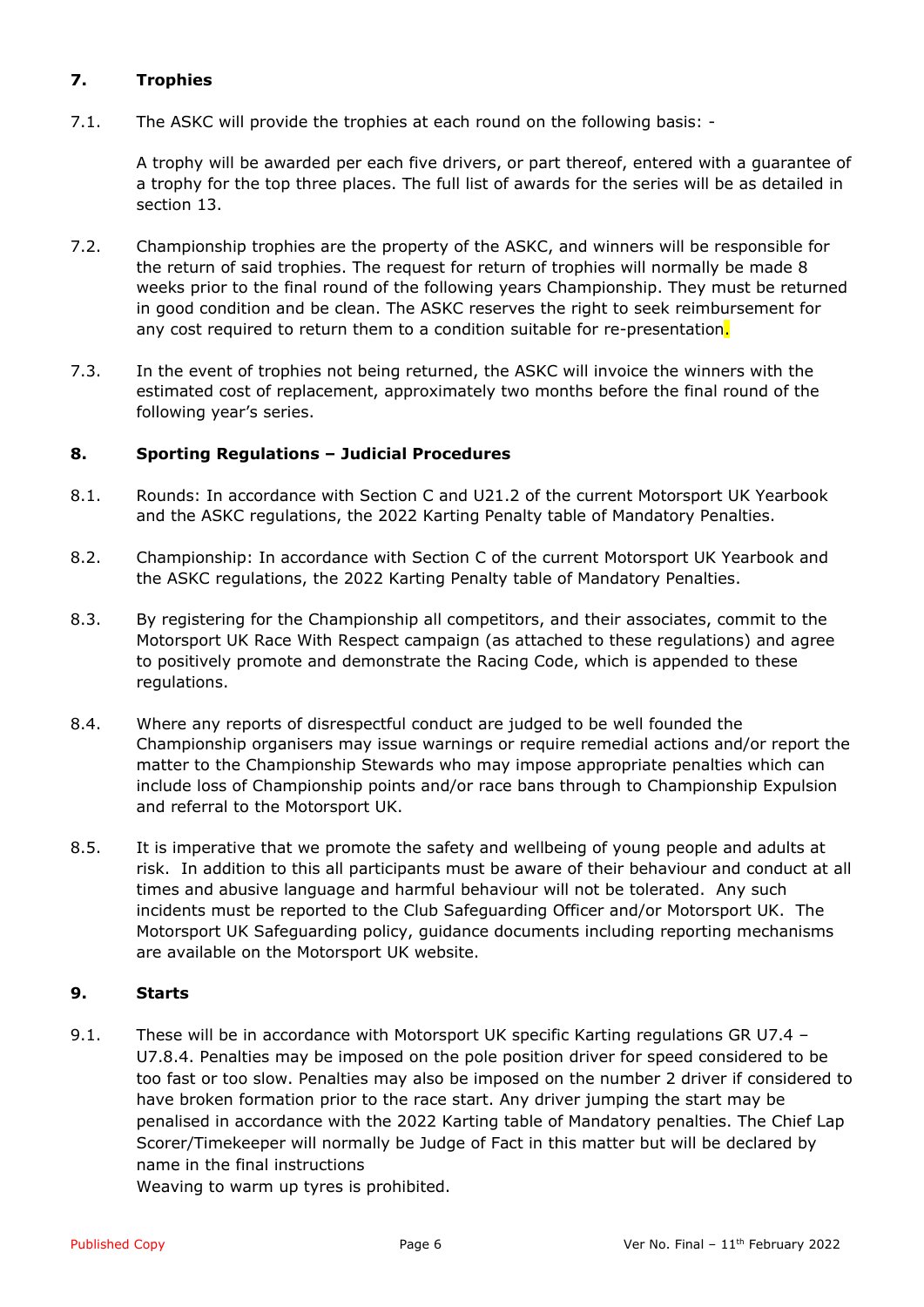#### **10. Race Stops**

10.1. Race stops and re-starting procedures will be in accordance with Motorsport UK specific Karting Regulations U7.9 – U7.10.3.

## **11. Scrutineering**

- 11.1. Scrutineering procedures will be in accordance with Motorsport UK regulations J3.1, specific karting technical regulations in Section U, and those contained in the 2022 Motorsport UK Kart Race Yearbook, including the ABkC regulations contained therein, CIK regulations where appropriate, and any amendments issued by the Motorsport UK or ABkC, will apply.
- 11.2. Competitors should comply with the 'Competitor's Regulations and Responsibilities' as per the 2022 Motorsport UK Yearbook (U12 and H33) and present all equipment, race wear, helmets, boots, gloves, etc. "as intended to race" for inspection by the Scrutineers in accordance with the 2022 Motorsport UK Yearbook (J3, U13, U16, U17, U18, Appendix 1).

Anybody wishing to scrutineer alternative equipment may do so prior to his or her First Heat.

All competitors will be given a scrutineering card at signing-on, which they have the Sole responsibility to complete correctly and hand to the scrutineer at pre-race scrutineering at the time specified (H33.1.2, U12.1).

The card must contain: -

- 11.2.1. the driver's name,
- 11.2.2. class and race number,
- 11.2.3. the chassis unique number / numbers and seal number,
- 11.2.4. each engine's unique number, the manufacturer, seal and model number and,
- 11.2.5. the bar code ID for each of the Slick tyres to be used for racing. A computerised bar code scanning system may be used.

The driver must sign the card. Junior drivers' parents or guardians must countersign. Seals or adhesive tags used at pre-race scrutineering are used to identify that equipment has passed scrutineering. It is also the competitor's responsibility to ensure that both chassis and the engines are marked in this manner by the scrutineer. If for any reason should the bar code, seals or adhesive tags be missing due to an incident whilst on track then this must be reported to the chief scrutineer prior to leaving parc ferme, in order that they can be replaced.

11.3. At any post-race scrutineering, the chassis and engine numbers must be those stated on the scrutineering card and the chassis and engines must have the general scrutineering seal in place. Failure to comply with the above requirements will be considered to be a matter of fact over which there will be no appeal.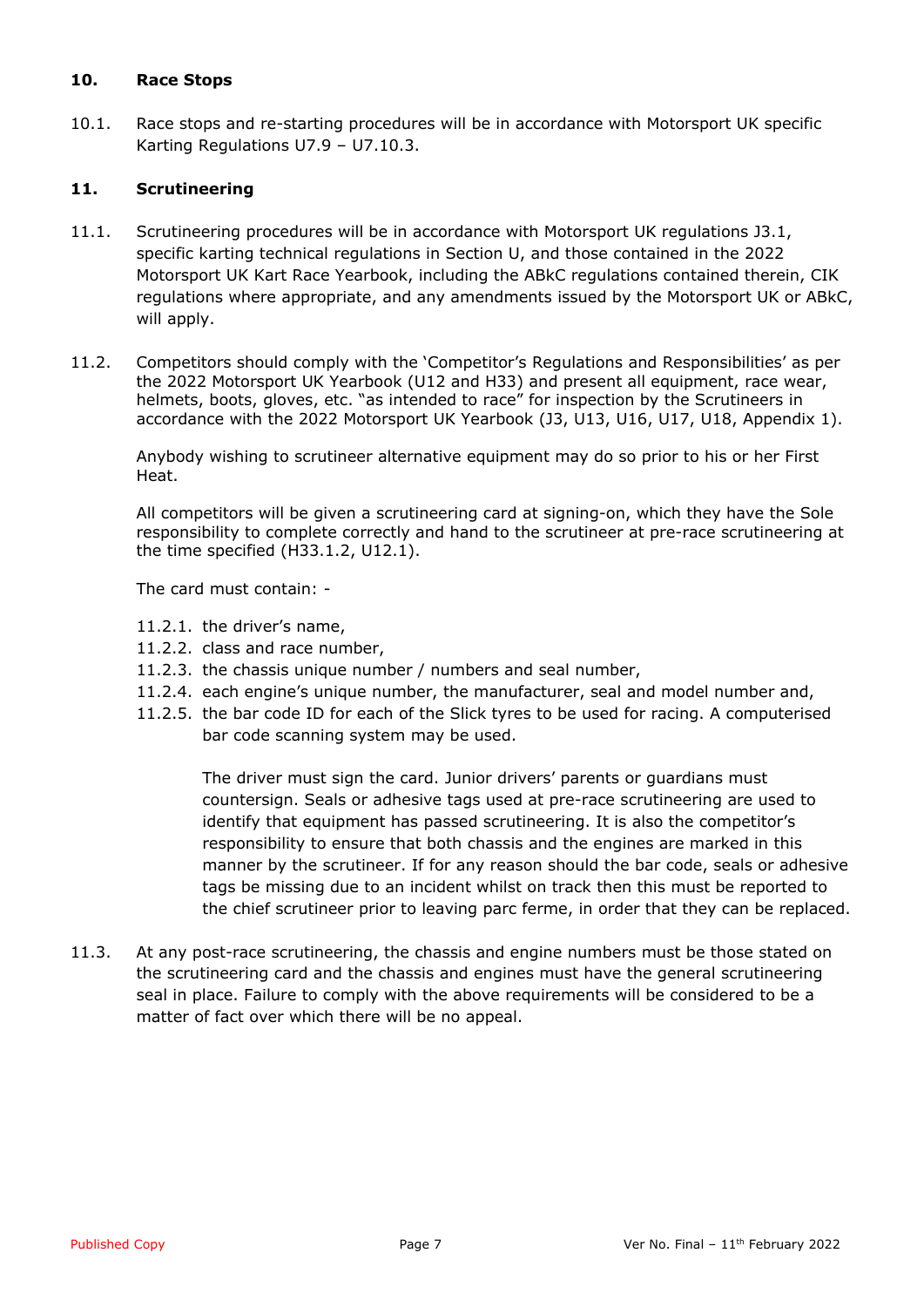## **12. Technical Regulations**

- 12.1. Motorsport UK 2022 specific Kart regulations apply together with the Motorsport UK 2022 Kart Race Yearbook (Gold Book).
- 12.2. Tyres: -

All classes will run to the 2022 rules with the following exceptions: one set of slicks per competitor plus one extra front and rear for each Championship round. The extra tyres may only be used as described below. Wet tyres are not restricted.

If any tyre is damaged during the meeting the chief scrutineer may allow a replacement at their discretion, on the grounds of safety and whilst under Parc Ferme conditions only.

All competitors will be responsible for ensuring that the 'Barcode' number from each Slick tyre; on which they will race; are recorded on their scrutineering card for each meeting. (see 11.2.5 above)

Other marking may be carried out by the scrutineering team.

Any class may have tyres held (wet or dry) during racing and / or overnight within parc ferme at the Chief Scrutineer's discretion.

Tyre testing where applicable will be performed in accordance with sections C4.3 and U20 of 'The Motorsport UK Yearbook 2022' (Blue book).

- 12.3. The classes will be available as follows: all the ABkC and the Motorsport UK classes. Minimum class entry is five at the time of formulation (determined at the first round, see 6.6). Classes may be grouped together to form an amalgamated grid at the Championship's discretion, in accordance with the Gold Book or with written permission of the Motorsport UK. All classes will be allowed one chassis. However, if damage occurs to the chassis that has been scrutineered for the meeting and in the opinion of the Chief Scrutineer it is not practical to repair in time, one alternative chassis may be scrutineered in order that the driver may continue the meeting.
- 12.4. The minimum action resulting from infringement of technical regulations arising from postrace scrutineering or Judicial Action will be disqualification from the race, and the maximum action will be disqualification from the meeting (plus the provisions of Motorsport UK regulations C3.5.1 a & b). This shall not apply in the case of drivers being underweight or in the case of a technical infringement due to an incident during a race, such as an Air box, exhaust etc. falling off. The penalty for these types of infringements shall be disqualification from the race.
- 12.5. The Championship reserves the right of the Clerk/Chief Scrutineer to have re-examined any vehicle or parts thereof at any time during the Event (J3.1.3).
- 12.6. The Championship reserves the right of the Clerk/Chief Scrutineer to have any engine sent to any ASKC nominated technical Commissioner.
- 12.7. The Championship reserves the right to nominate a designated fuel supply on entering each round.
- 12.8. The use of spot marking using paint or other suitable marker may be employed at the Championship's discretion. Any breaking of these marked units must be done in parc ferme under the scrutiny of an Eligibility Scrutineer.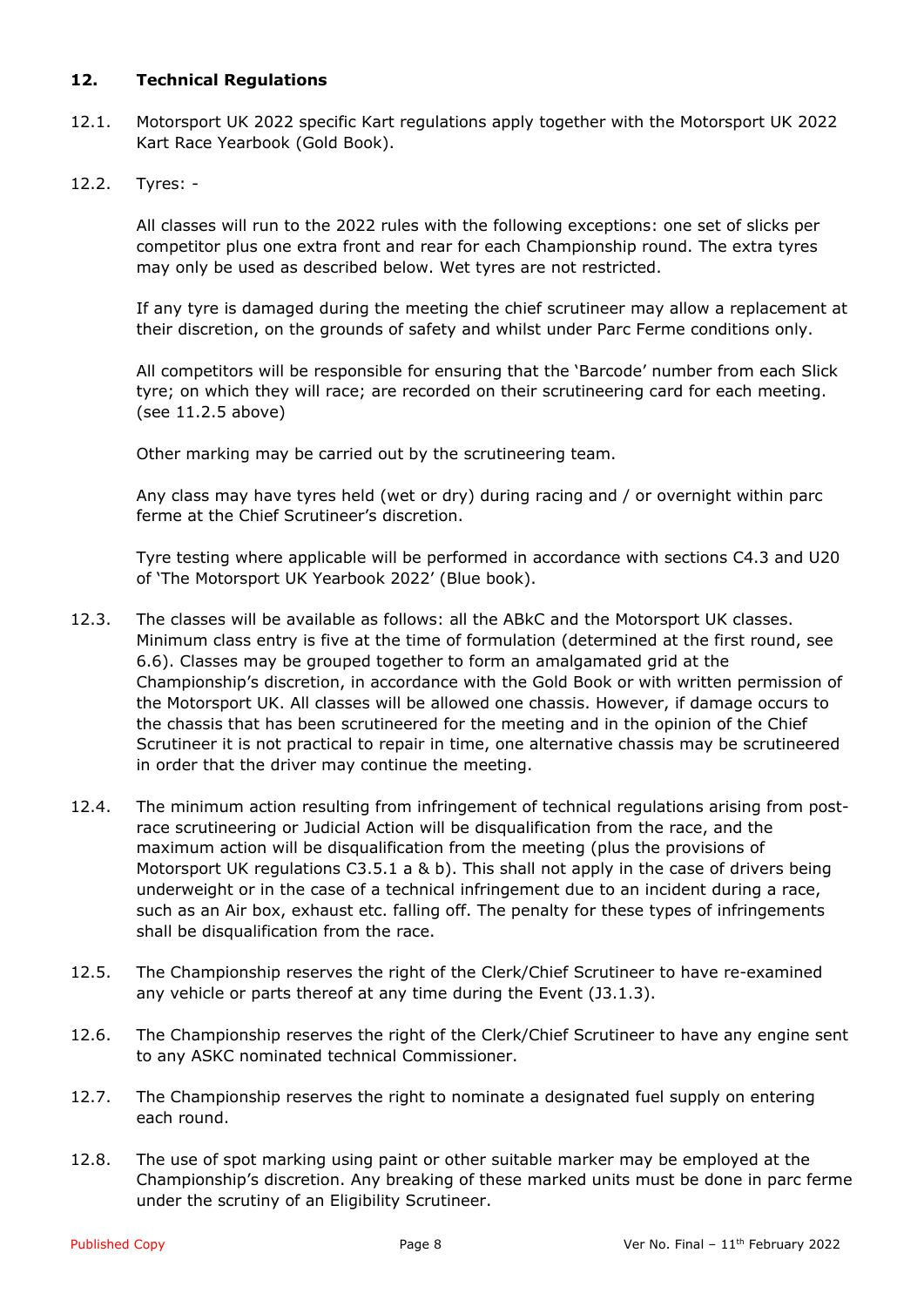## **13. Environmental Impact**

- 13.1. At each round of the championship, all drivers and personnel associated with a driver will be expected to take their rubbish away from the track with them.
- 13.2. At each round of the championship, all drivers will be expected to take any used / scrap tyres away from the circuit with them. A fee will be charged for any tyres left without authorisation.
- 13.3. Where possible, drivers and mechanics should try to avoid any fuel spillages. Environmental matting should be used where possible.

## **14. Awards as presented for 2021.**

 The following table details the trophies presented in 2021. Additional trophies will be made available for any classes competing in 2022 which were not represented in 2021.

| Bambino                             |                                             | Amaya Thomson         |  |
|-------------------------------------|---------------------------------------------|-----------------------|--|
| Honda Cadet Shield                  |                                             | Aiden MacDonald       |  |
| Caledonian Shield - Mini Max        |                                             | <b>Taylor Thomson</b> |  |
| Atlantic Shield - Junior Max        |                                             | Aidan Seaton          |  |
| BHSS Cup - Senior Max               |                                             | Les Taylor            |  |
| Senior Max - 177                    |                                             | Jamie Mackay          |  |
| <b>ASKC Gearbox Champion Shield</b> |                                             | Rory MacLennan        |  |
| ICC - Over 30                       |                                             | Gary Williams         |  |
| Senior Max - Over 30                |                                             | Andrew Harvie         |  |
|                                     |                                             |                       |  |
| 1                                   | Macleod Shield - Endeavour (see below)      | Ben MacLeod           |  |
| $\mathcal{P}$                       | Fraser Smart Salver (see below)             | Eve Davidson          |  |
| 3                                   | Dave Sandeman Snr Trophy - Minimax / Junior | Craig Stephen         |  |

- 1. Endeavour for a driver from any class who gives everything they have got, but just misses out - judged by the panel.
- 2. Points based, but takes into consideration the number in the class, plus if required is judged by the panel. Female driver – any class.
- 3. Judged by the panel driver of the class not necessarily the winner a driver who has really tried and is judged by the panel to have stood out.

The above noted trophies will be awarded at the conclusion of the 2022 Championship.

Rod Taylor – Coordinator

Rd Tuytz

11<sup>th</sup> February, 2022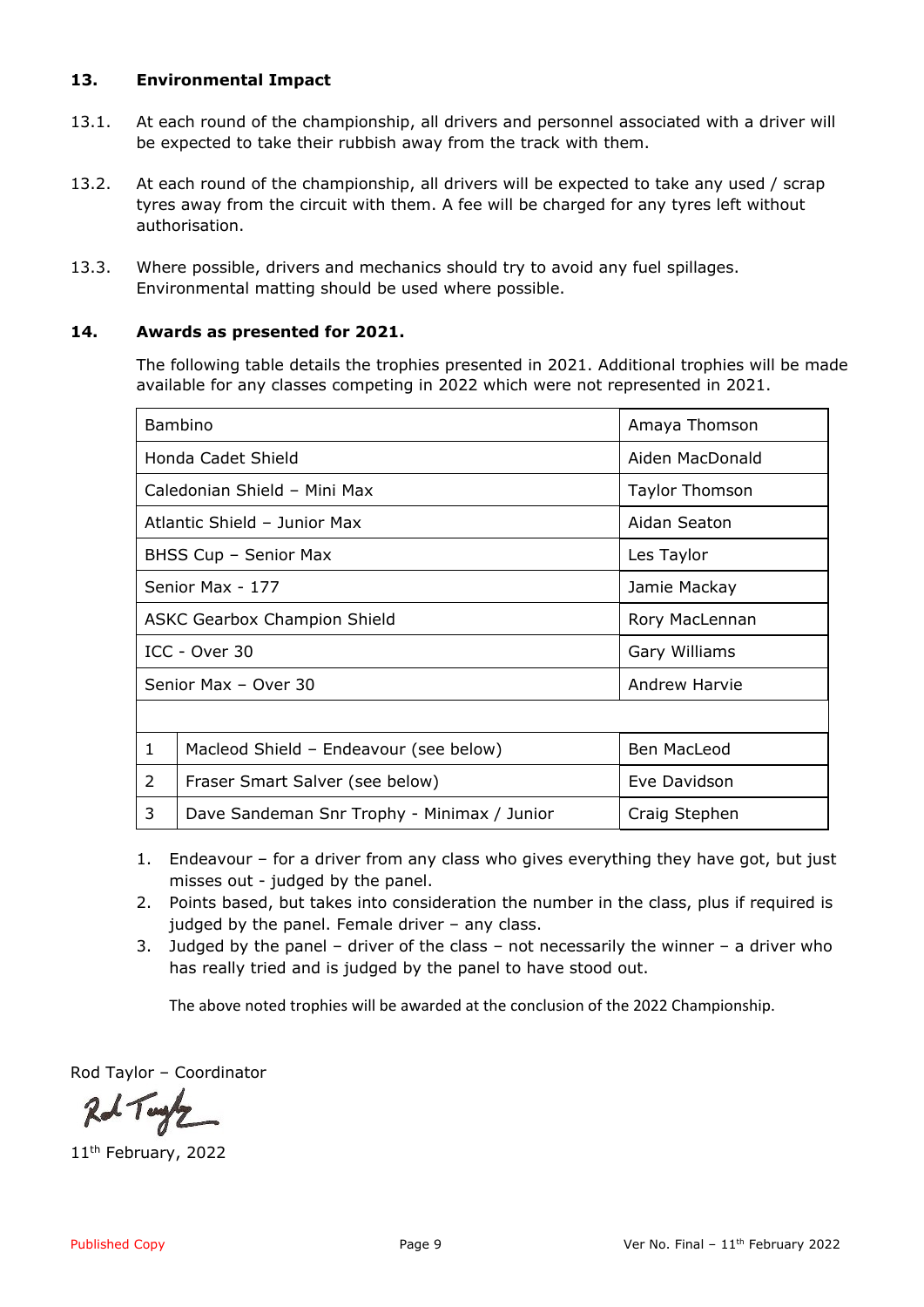

A socially minded standard of behaviour is expected from everyone within the motorsport community.

By participating in a Motorsport UK event in any capacity you agree to follow the values of the Respect Code:

> Motorsportuk.org/racewithrespect #RaceWithRespect

## **The Values**

- 
- Respect Integrity Self-Control
- - Fair play **Good Manners**

I pledge to #RaceWithRespect and:

- Contribute to a welcoming and friendly environment that ensures the safety and welfare of all participants.
- Always behave with integrity and uphold fairness in the sport; play my part in keeping the sport safe through your actions
- Treat everyone with respect, regardless of their gender, ethnic or social background, language, religious or other beliefs, disability, sexual identity or other status
- Recognise that we all represent the sport and therefore have a duty to be polite and respectful to all staff, officials, fellow competitors, volunteers, as well as fans and supporters
- Respect the rules, regulations and authority of the officials and Motorsport UK

Any breach of these obligations may result in disciplinary action.